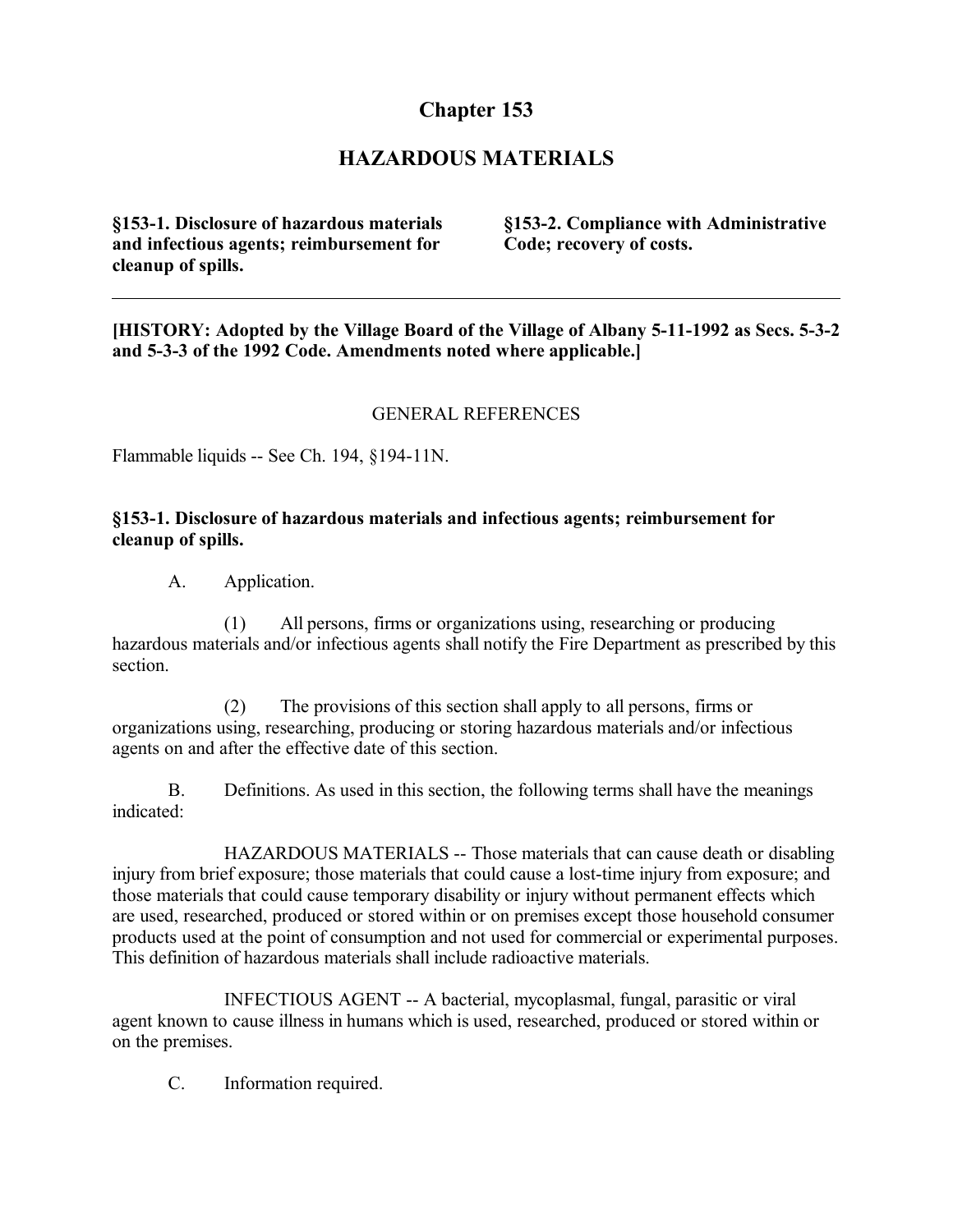(1) Any person, firm or organization using, researching, producing and/or storing any hazardous materials shall provide, in writing, to the Fire Department the following information:

(a) Address, location of where hazardous materials are used, researched, stored or produced.

(b) The trade name of the hazardous material.

(c) The chemical name and any commonly used synonym for the hazardous material and the chemical name and any commonly used synonym for its major components.

(d) The exact locations on the premises where materials are used, researched, stored and/or produced.

(e) Amounts of hazardous materials on premises per exact location.

(f) The boiling point, vapor pressure, vapor density, solubility in water, specific gravity, percentage volatile by volume, evaporation rate for liquids and appearance and odor of the hazardous material.

(g) The flashpoint and flammable limits of the hazardous substance.

(h) Any permissible exposure level, threshold limit value or other established limit value for exposure to a hazardous material.

(i) The stability of the hazardous substance.

(j) Recommended fire-extinguishing media, special fire-fighting procedures and fire and explosion hazard information for the hazardous material.

(k) Any effect of overexposure to the hazardous material, emergency and first-aid procedures and telephone numbers to call in an emergency.

(l) Any condition or material which is incompatible with the hazardous material and must be avoided.

(m) Any personal protective equipment to be worn or used and special precautions to be taken when handling or coming into contact with the hazardous materials.

(n) Procedures for handling or coming into contact with the hazardous materials.

(2) Any person, firm or organization using, researching, producing and/or storing an infectious agent and/or carrier of an infectious agent shall provide, in writing, to the Fire Department the following:

(a) The name and any commonly used synonym of the infectious agent.

(b) Address/location where infectious agents are used, researched, stored and/or produced.